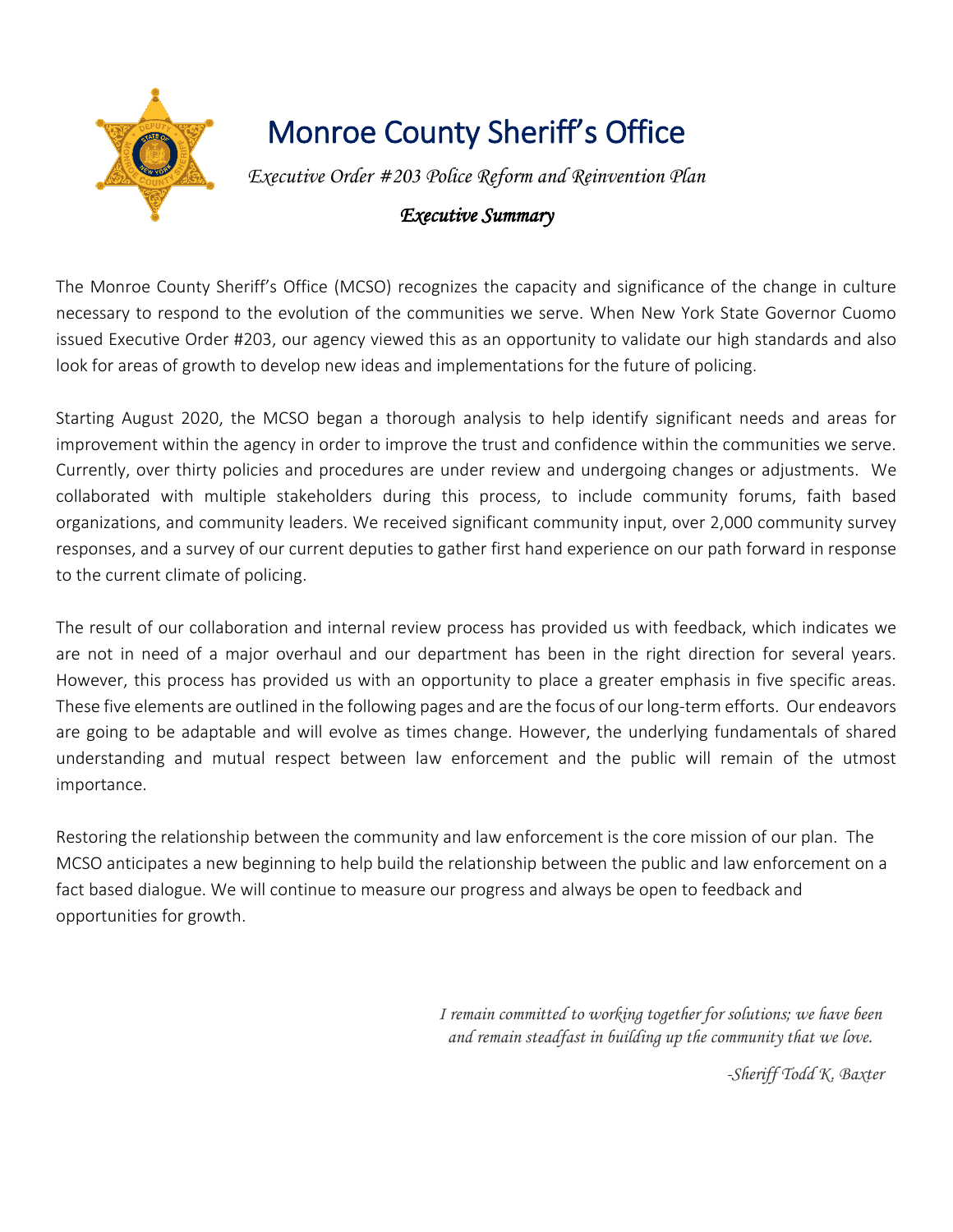## *The Plan*

*During our self-evaluation, the Monroe County Sheriff's Office re-committed our priority to five key areas. These topics are common elements of the "President's Task Force on 21st Century Policing" which served as a foundation for our work on Executive Order #203. We have begun work on identifying and achieving objectives under these five key areas, and will continue our efforts well past the April 1st, 2020 deadline imposed by the Executive Order.*

#### 1) TRANSPARENCY AND TRUST WITHIN THE COMMUNITY

*Current national and local conversation has law enforcement under question. MCSO already achieves a high standard of transparency, which can increase with the implementation of the four main objectives below. Each objective is designed to become more transparent and open with the community while nurturing trust with the public and our membership.*

- Sheriff's Website and Phone App The Sheriff's Website and App will provide the community with resources (mental health, domestic violence, addiction, poverty, etc.) and allow our agency to share information and statistics of current on-goings with local law enforcement. Having technological communication available to the community will promote transparency and the opportunity for them to give feedback and provide input on their community's needs
- **Sheriff's Citizen Interaction Committee (SCIC) and Annual Citizen's Survey** The SCIC is a chance for the community to engage one on one with the Sheriff, Todd K. Baxter, to ask questions, stay informed, and provide input. Along with the SCIC, the MCSO will implement the Annual Citizen's survey, which will allow MCSO to continue seeking feedback about community relations, accountability, and deputy interactions. The SCIC will be given the chance to provide direct input to current topics with the department, reviewing policies, and taking part in a thorough explanation of what the police do every day for the community
- Pledge to Continue NYSLEAP Accreditation MCSO is currently accredited and has been since 1992 by this independent body. The MCSO plans to continue this high standard of excellence for years to come. This process subjects our agency to a thorough external evaluation to ensure we meet or exceed general expectations of quality in the field. Obtaining accreditation standards ensures appropriate training, promotes public confidence in law enforcement agencies, and increases the effectiveness and efficiency of law enforcement agencies utilizing personnel, equipment, and facilities
- Educational Opportunities for the Public Deputies and the community would like the MCSO to become more transparent in sharing information with the public. Sharing information about critical incidents and body camera footage from the beginning will help fact based narratives. In addition, MCSO will begin to offer opportunities for ride alongs, participation in reality based training, defensive tactics, and de-escalation techniques to the public so they can provide better input about the role of law enforcement. Providing additional knowledge and education to the public about the role of the police will help support a fact based dialogue when discussing police matters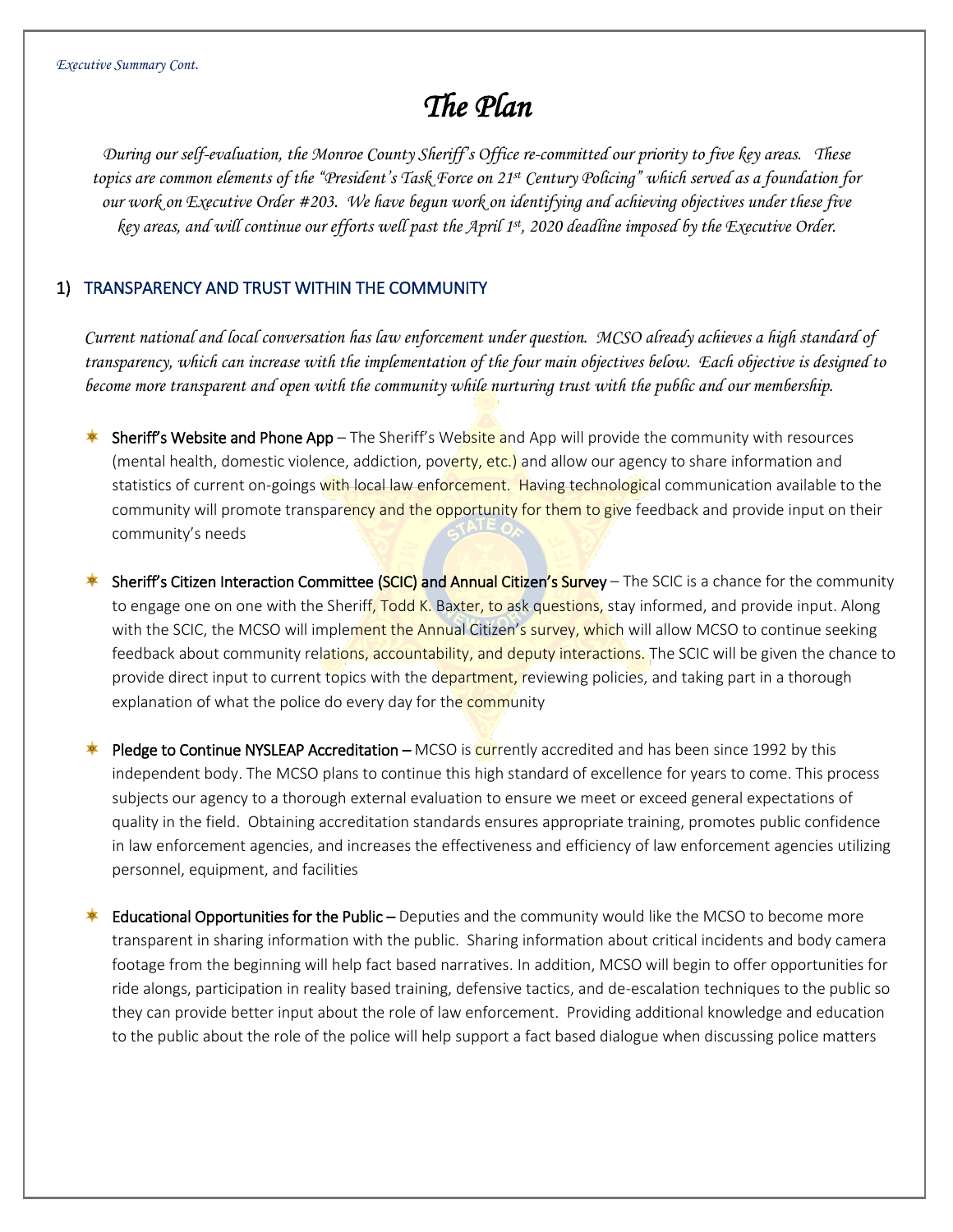#### 2) LEADERSHIP AND TRAINING

*The MCSO has identified we can achieve significant improvement in regards to training and preparing our deputies and future leaders for the challenges they will face. Our intent is to ensure our membership and leaders exhibit the characteristics the public desires in its police force*

- Embracing a Guardian Mindset MCSO has identified improvement needs to be made for deputies to continue embodying the guardian mindset, placing a greater emphasis on selfless service and compassion in our work. The first step towards this goal will be to implement procedural justice training, called "Principled Policing" through NYS DCJS. This program focuses on the way police interact with the public and is one-step towards ensuring our deputies believe in and represent a guardian mindset. Although a guardian mindset is essential, being capable of operating in a warrior mode is as critical so deputies can perform during high risk, lifesaving operations such as active shooter events
- Multi-Cultural Training MCSO will expand on educating our deputies about diversity in the various communities we police. For example, engaging with people who have developmental disabilities such as autism, African American history and culture, marginalized communities such as Deaf and Hard of Hearing, LGBTQI, and immigrant communities, etc. MCSO will offer thorough and transformative diversity training on a yearly basis to help our deputies better engage and **provide services to a multicultural** society
- Preparing our Future Leaders MCSO is currently researching opportunities for a more formal, external leadership program that better prepares and supports our leaders to be able to handle today's complex issues. The program's key focus' would be effective communication, human relations, and our role in the community

#### 3) INSTILL A VALUES BASED CULTURE

*In order to break down organizational silos, MCSO has completely redesigned and implemented a new values based culture to build upon our professional, inclusive, and dignity based workplace amongst all of our bureaus (Police, Jail, Civil and Court). MCSO commits to securing a safe and prosperous community and cultivating the trust and respect of all those we serve by providing exemplary law enforcement services that reflect our core values of respect, integrity, teamwork and excellence*

- **Creation and implementation of a new evaluation format**  $-A$  new performance evaluation is currently under development for the upcoming year. The efforts to reformat and reconstruct our evaluation design will help change the trajectory of an employee's career, set expectations, and highlight positive performances. Sergeant level and above will perform 360 evaluations to focus on core competencies and developmental opportunities
- **Changes to the promotional process** Currently, NYS Civil Service testing dictates the next leaders in our organization. With additional standards added to our promotional process, we can promote individuals based on desired traits and not just a test score. During the promotional process, a member will submit along with their NYS Civil Service Assessments, a 360-degree feedback form from their subordinates (if applicable), peers, supervisors, and a self-evaluation. The process will begin to build trust, performance, and productivity amongst the staff.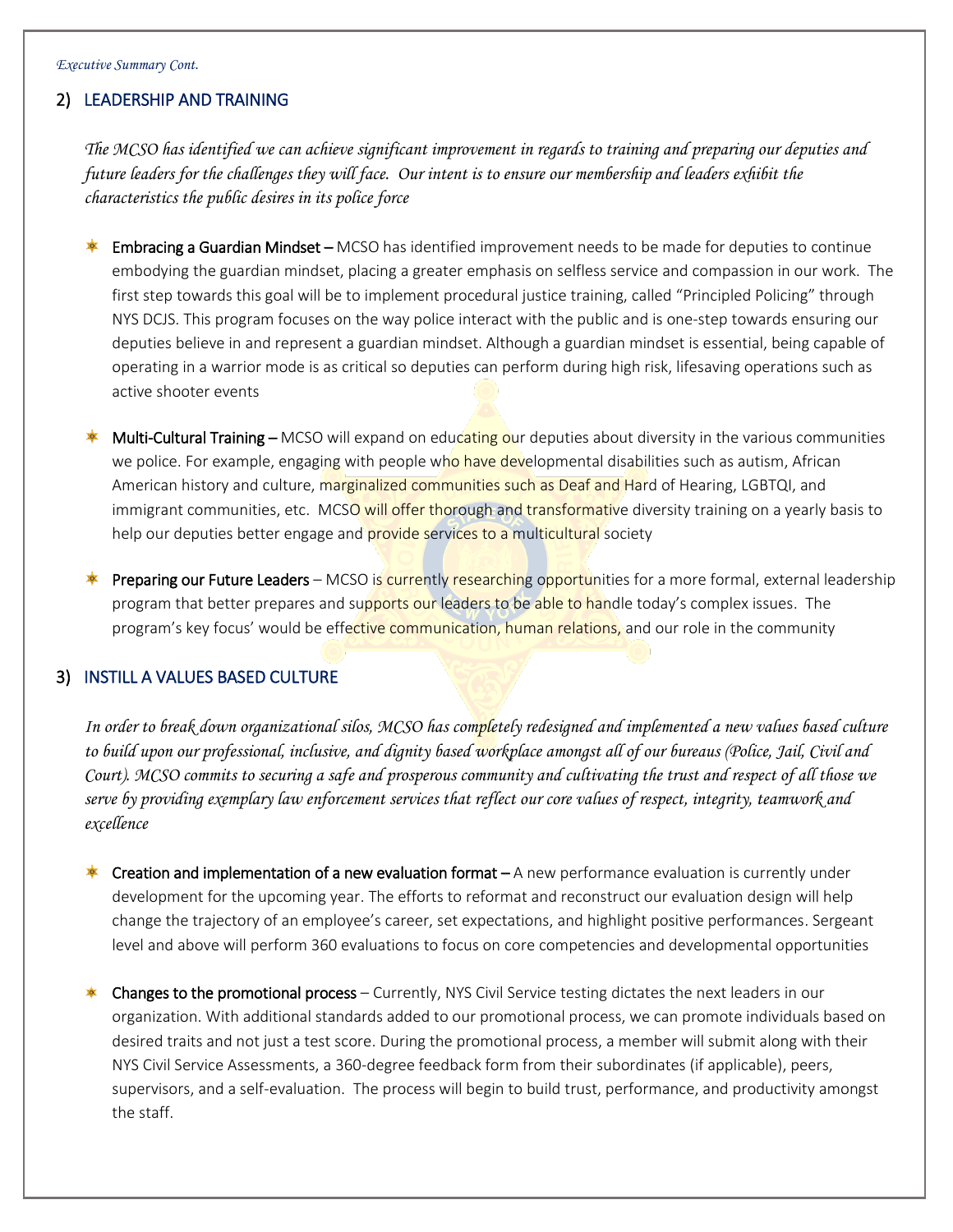- Building an Inclusive Workplace Recruitment efforts to attract, and retain exceptionally qualified and diverse applicants, to include, but not limited to, diversity of thought, experience, ethnicity, age, gender, race, abilities, and sexual orientation are at the forefront of our staffing efforts. Creating a diverse workforce is necessary in the steps to effective police reform. Our recruiting teams will continue their efforts in retaining diverse applicants and candidates to promote different talents, and bring different perspectives to our department
- Evidenced Based Policing for Transparency and Service In 2021 an independent labor study will be conducted at the MCSO to analyze data, and research on all bureaus of the department to provide the best possible police service to our communities. The study will identify statistics on call volume, identification of the types of calls, staffing, deployment of resources, etc. The goal of this effort is to determine appropriate staffing and deployment methods of what works and what does not. Conducting a study such as this will promote trust and legitimacy within the community. The MCSO is also working with Measures for Justice, an independent third party whom analyzes county data including bail, incarceration, police data, racial ethnic disparities, age, race, and offense types, etc. to provide information for discussion on decisions made for the future

#### 4) COMMUNITY ENGAGEMENT

*As we made our way through this review process, the communities we serve and our own members have made it clear; in order to build positive and trusting relationships between the public and our deputies, we must continue to expand our community engagement efforts and search for new and innovative opportunities. The following objectives have been collected from our community forums, community engagement survey, and conversations with the public*

- Steps with Deps MCSO will schedule dates where several deputies, supervisors and/or command staff can walk the neighborhood to talk with the people who live there. Engaging with the public in a positive light and having non-emergency engagement will start to develop relationships and trust with community members
- Big's in Blue Big's in Blue is a one to one mentoring program which would connect MCSO Deputies with local school aged youth. The goal of this program is to begin building relationships and trust between the youth and law enforcement. Creating strong bonds between law enforcement and the youth will begin to bridge the gap between the police and our younger population
- **<sup>\*</sup>** Open Houses / Community Fairs Community outreach events have been a consistent trend among the requests in our reform plan. These events will allow the Monroe County Sheriff's Office to display what they offer and allow the public to interact with deputies first hand. Open houses will provide the community an opportunity to communicate with deputies whom patrol their area, ask questions, and gain explanation of specialized units in the department
- Building Youthful Relationships In addition to the latter efforts, the MCSO plans to redesign our community engagement efforts and expand our community liaison program, specifically towards the youth. This will be accomplished by dedicating personnel and resources to building positive and healthy relationships with the youth